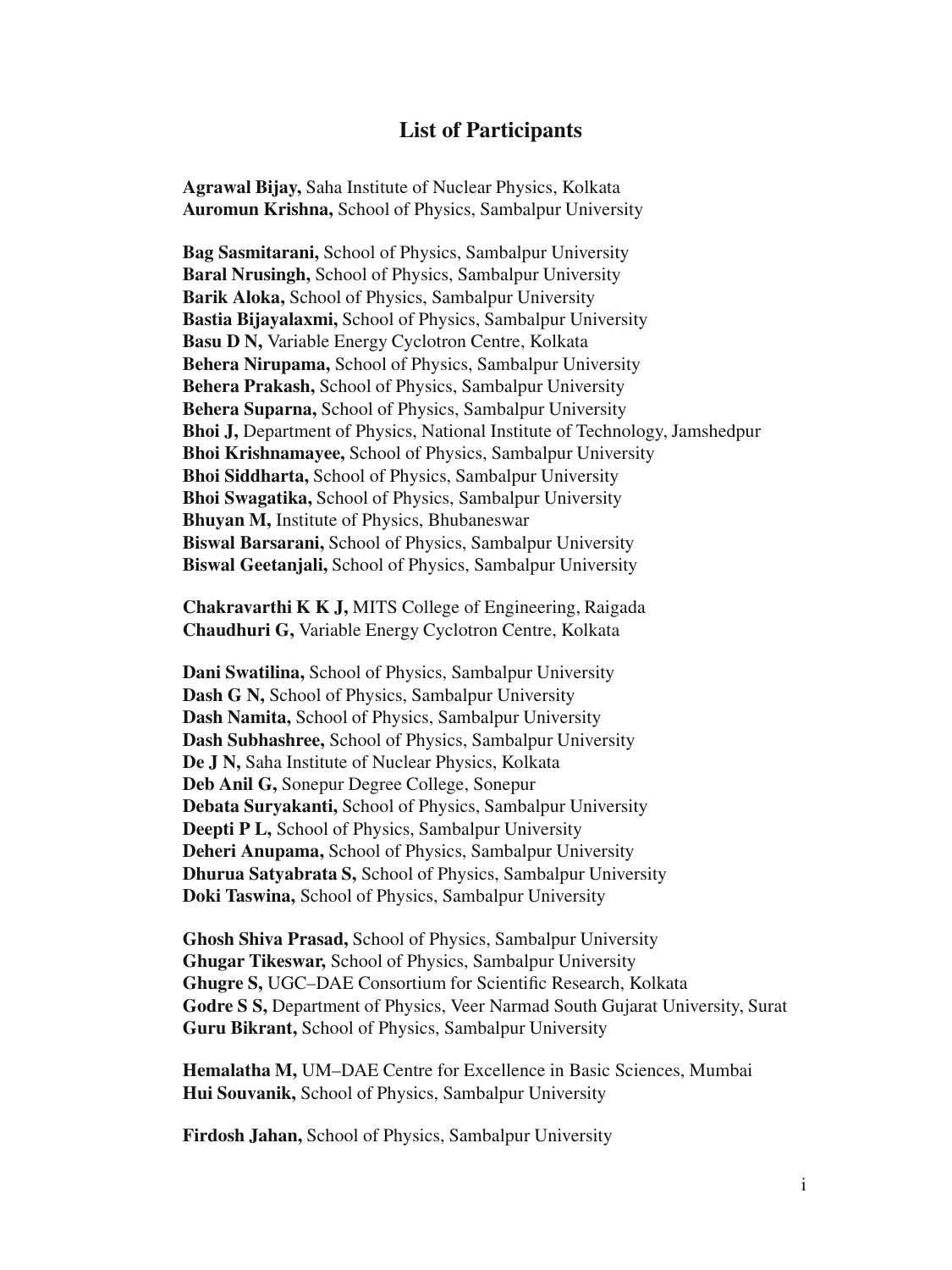## *List of participants*

**Jain Arun K,** Nuclear Physics Division, Bhabha Atomic Research Centre, Mumbai **Jain Deepika,** School of Physics and Material Science, Thapar University, Patiala **Jha Tarun,** Department of Physics, Birla Institute of Technology and Science, Goa

**Kailas S,** Bhabha Atomic Research Centre, Mumbai **Kar Neelima,** School of Physics, Sambalpur University **Khamari Lingraj,** School of Physics, Sambalpur University **Khamari Subodh,** School of Physics, Sambalpur University **Kota V K B,** Physical Research Laboratory, Ahmedabad **Krishnan S,** School of Pure and Applied Physics, Kannur University, Payannur **Kumar Raj,** School of Physics and Material Science, Thapar University, Patiala **Kumar Suresh,** Department of Physics and Astrophysics, University of Delhi, Delhi **Kujur Rasmita,** School of Physics, Sambalpur University **Kundu Samir,** Variable Energy Cyclotron Centre, Kolkata **Kushal Manobanchha,** School of Physics, Sambalpur University

**Maharana Binita,** School of Physics, Sambalpur University **Maity Arghya,** School of Physics, Sambalpur University **Majumdar Biraj,** School of Physics, Sambalpur University **Meher Radheshyam,** School of Physics, Sambalpur University **Meher Rajesh Kumar,** School of Physics, Sambalpur University **Meher Sanjali,** School of Physics, Sambalpur University **Mishra Archana,** School of Physics, Sambalpur University **Mishra Pranati,** School of Physics, Sambalpur University **Mohanty A K,** Nuclear Physics Division, Bhabha Atomic Research Centre, Mumbai **Mohanty B,** School of Physical Sciences, NISER, Bhubaneswar **Mohanty Payal,** Saha Institute of Nuclear Physics, Kolkata **Mohanty Priyabrata,** Fakir Mohan University, Balasore **Mohapatra Chinmaya,** School of Physics, Sambalpur University **Mohapatra S,** Spintronic Technology and Advance Research, Bhubaneswar **Mukhopadhyaya S,** Variable Energy Cyclotron Centre, Kolkata **Munda Jyoti,** School of Physics, Sambalpur University **Muralithar S,** Inter-University Accelerator Centre, New Delhi

**Naik Bharati,** School of Physics, Sambalpur University **Naik Kishor Chandra,** School of Physics, Sambalpur University **Naik Zashmir,** School of Physics, Sambalpur University **Nanda Dipika,** School of Physics, Sambalpur University **Nayak Malaya,** Bhabha Atomic Research Centre, Mumbai **Nayak P B,** School of Physics, Sambalpur University **Nayak Sangramjit,** School of Physics, Sambalpur University **Nayak S N,** School of Physics, Sambalpur University

**Ojha D P,** School of Physics, Sambalpur University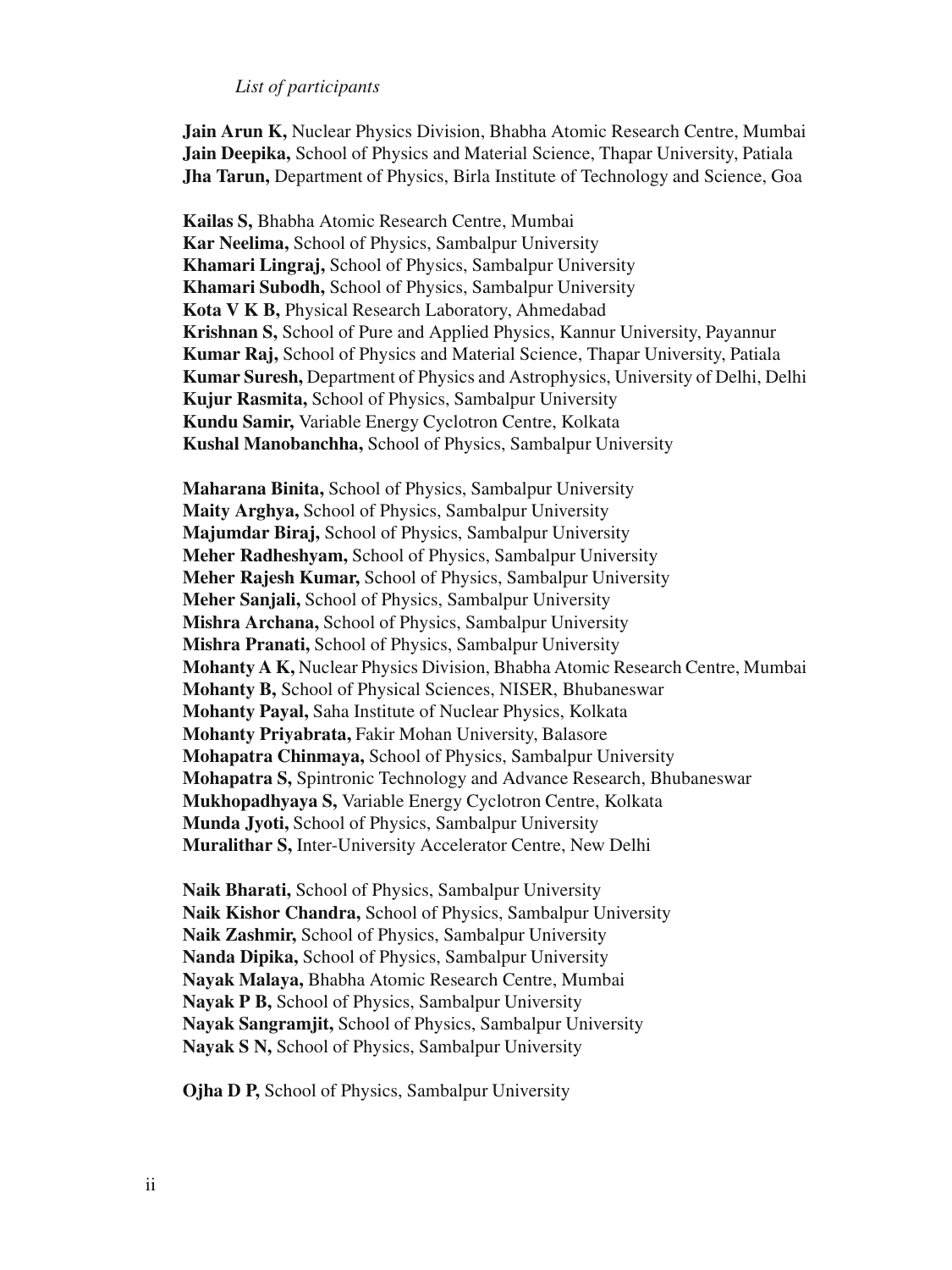## *List of participants*

**Padhan Aneetamanjari,** School of Physics, Sambalpur University **Padhan Chaturbhuja,** AIMS College of Science, Sambalpur **Padhan Sudansu Se,** School of Physics, Sambalpur University **Padhi Paramananda,** School of Physics, Sambalpur University **Paira Ramkrishna,** North Orissa University, Baripada **Pal Santanu,** Variable Energy Cyclotron Centre, Kolkata **Palit R,** Tata Institute of Fundamental Research, Mumbai **Panda K C,** School of Physics, Sambalpur University Panda R N, Department of Physics, Siksha 'O' Anusandhan University, Bhubaneswar **Patel Satyaban,** School of Physics, Sambalpur University **Patra S K,** Institute of Physics, Bhubaneswar **Pradhan Lagen Kumar,** School of Physics, Sambalpur University **Pradhan Rakesh Ku,** School of Physics, Sambalpur University **Praharaj C R,** Institute of Physics, Bhubaneswar **Prasad Seema,** School of Physics, Sambalpur University **Prasad Supriya,** School of Physics, Sambalpur University **Priyanka B,** School of Pure and Applied Physics, Kannur University, Payyanur

**Rao L B,** Department of Applied Physics and Ballistics, Fakir Mohan University, Balasore

**Rath Amlan,** School of Physics, Sambalpur University **Rath Prasanta,** Department of Physics, Maharaja Sayajirao University of Baroda **Rout Sangeeta,** School of Physics, Sambalpur University **Routray Sangeeta,** School of Physics, Sambalpur University **Routray T R,** School of Physics, Sambalpur University

**Sahoo Adyasha,** School of Physics, Sambalpur University **Sahoo Manas Ranjan,** School of Physics, Sambalpur University **Sahoo Pragyan Para,** School of Physics, Sambalpur University **Sahoo Rudranarayan,** School of Physics, Sambalpur University **Sahoo Sabujalata,** School of Physics, Sambalpur University **Sahoo Satya Ranjan,** School of Physics, Sambalpur University **Sahoo Shradhanjali,** School of Physics, Sambalpur University **Sahu Basudeb,** Department of Physics, North Orissa University, Baripada **Sahu Binod C,** Department of Physics, Panchayat College, Bargarh **Sahu P K,** Institute of Physics, Bhubaneswar **Sahu R,** Department of Physics, Berhampur University, Berhampur **Sahu Truptimayee,** School of Physics, Sambalpur University **Samal Smrutimayee,** School of Physics, Sambalpur University **Santosh K P,** School of Pure and Applied Physics, Kannur University, Payyanur **Satnami Omprakash,** School of Physics, Sambalpur University **Satapathy Avishek,** School of Physics, Sambalpur University **Satpathy Sumanta K,** School of Physics, Sambalpur University